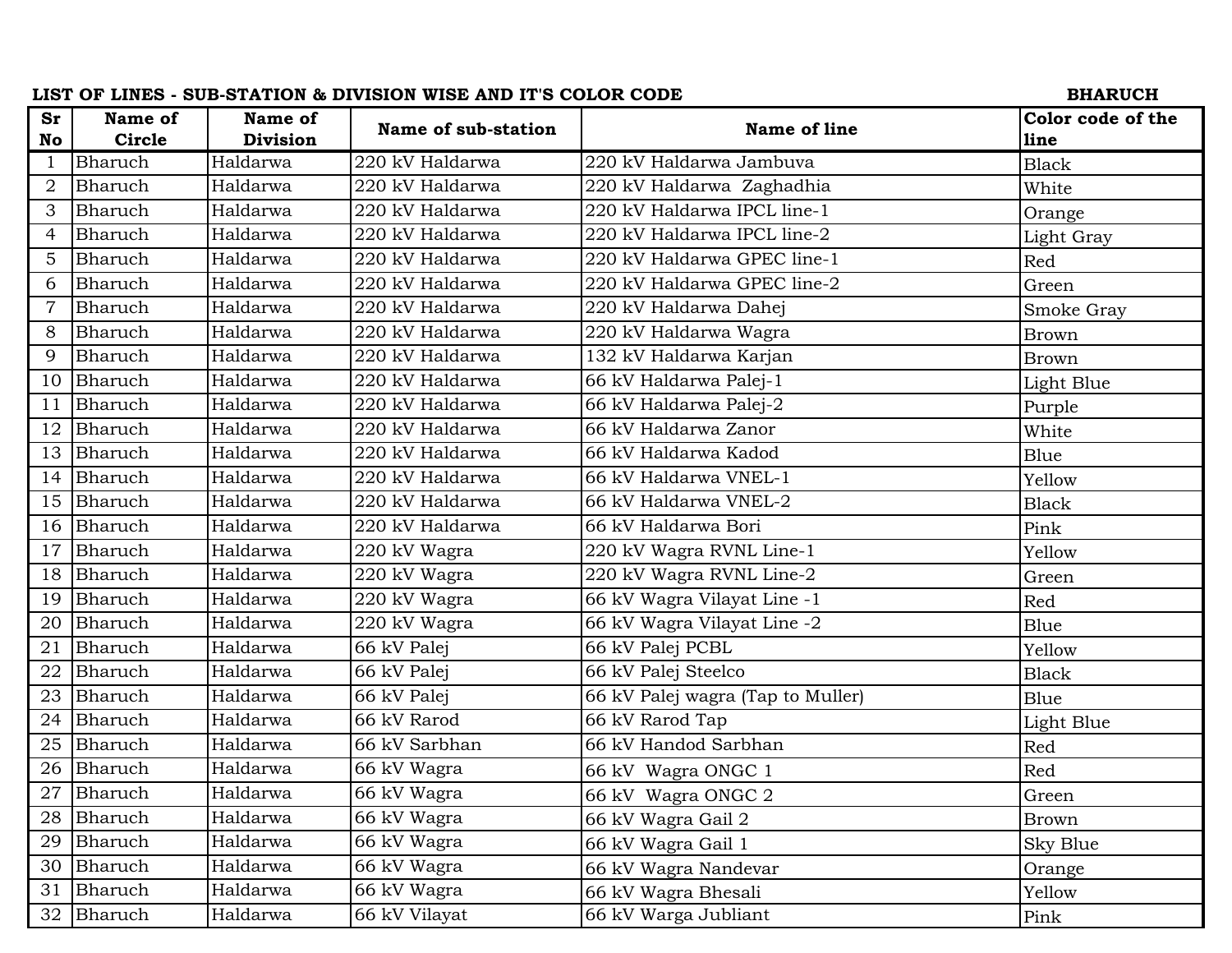|           |            |                 | LIST OF LINES - SUB-STATION & DIVISION WISE AND IT'S COLOR CODE |                                       | <b>BHARUCH</b>    |
|-----------|------------|-----------------|-----------------------------------------------------------------|---------------------------------------|-------------------|
| <b>Sr</b> | Name of    | Name of         | Name of sub-station                                             | Name of line                          | Color code of the |
| No        | Circle     | <b>Division</b> |                                                                 |                                       | line              |
| 33        | Bharuch    | Haldarwa        | 66 kV Jambusar                                                  | 66 kV Jambusar Masarod line           | Red               |
| 34        | Bharuch    | Haldarwa        | 66 kV Chhidra                                                   | 66 kV Jambusar Masarod Tap to chhidra | Sky Blue          |
| 35        | Bharuch    | Haldarwa        | 66 kV Amod                                                      | 66 kV Amod Sarbhan Line               | Green             |
| 36        | Bharuch    | Haldarwa        | 66 kV Amod                                                      | 66 kV Amod Masaroad Line              | Yellow            |
| 37        | Bharuch    | Achhalia        | 220 kV Achhalia                                                 | 400 kV Ukai-Asoj                      | Green             |
| 38        | Bharuch    | Achhalia        | 220 kV Achhalia                                                 | 400 kV SSNNL-Dhule - I                | Yellow            |
| 39        | Bharuch    | Achhalia        | 220 kV Achhalia                                                 | 400 kV SSNNL-Dhule - II               | Violet            |
| 40        | Bharuch    | Achhalia        | 220 kV Achhalia                                                 | 220 kV Achhalia-Ukai (Th)-1           | Red               |
| 41        | Bharuch    | Achhalia        | 220 kV Achhalia                                                 | 220 kV Achhalia-Jambuva-1             | Red               |
| 42        | Bharuch    | Achhalia        | 220 kV Achhalia                                                 | 220 kV Achhalia-Ukai (Th)-2           | Green             |
| 43        | Bharuch    | Achhalia        | 220 kV Achhalia                                                 | 220 kV Achhalia-Jambuva-2             | Green             |
| 44        | Bharuch    | Achhalia        | 220 kV Achhalia                                                 | 220 kV Achhalia-Ukai (Hy)-2           | <b>Black</b>      |
| 45        | Bharuch    | Achhalia        | 220 kV Achhalia                                                 | 220 kV Achhalia-Jambuva-4             | <b>Black</b>      |
| 46        | Bharuch    | Achhalia        | 220 kV Achhalia                                                 | 220 kV Achhalia-Ukai (Th)-3           | Light Blue        |
| 47        | Bharuch    | Achhalia        | 220 kV Achhalia                                                 | 220 kV Achhalia-Ukai (Hy)-1           | Yellow            |
| 48        | Bharuch    | Achhalia        | 220 kV Achhalia                                                 | 220 kV Achhalia-Jambuva-3             | Blue              |
| 49        | Bharuch    | Achhalia        | 220 kV Achhalia                                                 | 132 kV Achhalia-RPL-I                 | Light Gray        |
| 50        | Bharuch    | Achhalia        | 220 kV Achhalia                                                 | 132 kV Achhalia-RPL-II                | White             |
| 51        | Bharuch    | Achhalia        | 220 kV Achhalia                                                 | 132 kV Achhalia-Valia-II              | Orange            |
| 52        | Bharuch    | Achhalia        | 220 kV Achhalia                                                 | 132 kV Achhalia-Valia-I               | <b>Black</b>      |
| 53        | Bharuch    | Achhalia        | 220 kV Achhalia                                                 | 132 Achhalia-Ankleshwar-I             | Red               |
| 54        | Bharuch    | Achhalia        | 220 kV Achhalia                                                 | 132 Achhalia-Ankleshwar-II            | Green             |
| 55        | Bharuch    | Achhalia        | 220 kV Achhalia                                                 | 132 Achhalia-GNFC-I                   | Light Blue        |
| 56        | Bharuch    | Achhalia        | 220 kV Achhalia                                                 | 132 Achhalia-GNFC-II                  | Yellow            |
| 57        | Bharuch    | Achhalia        | 220 kV Achhalia                                                 | 66 kV Achhalia-Pratapnagar            | <b>Black</b>      |
| 58        | Bharuch    | Achhalia        | 220 kV Achhalia                                                 | 66 kV Achhalia-Panetha                | Yellow            |
| 59        | Bharuch    | Achhalia        | 220 kV Achhalia                                                 | 66 kV Achhalia-Rajpardi               | Red               |
| 60        | Bharuch    | Achhalia        | 220 kV Zagadia                                                  | 220 kV Zagadia -Kosamba no.1          | Green             |
| 61        | Bharuch    | Achhalia        | 220 kV Zagadia                                                  | 220 kV Zagadia -Kosamba no.2          | Yellow            |
| 62        | Bharuch    | Achhalia        | 220 kV Zagadia                                                  | 220 kV Zagadia -Kosamba no.3          | White             |
| 63        | Bharuch    | Achhalia        | 220 kV Zagadia                                                  | 220 kV Zagadia - Kim                  | Light Blue        |
|           | 64 Bharuch | Achhalia        | 220 kV Zagadia                                                  | 220 kV Zagadia-Jambuva                | Red               |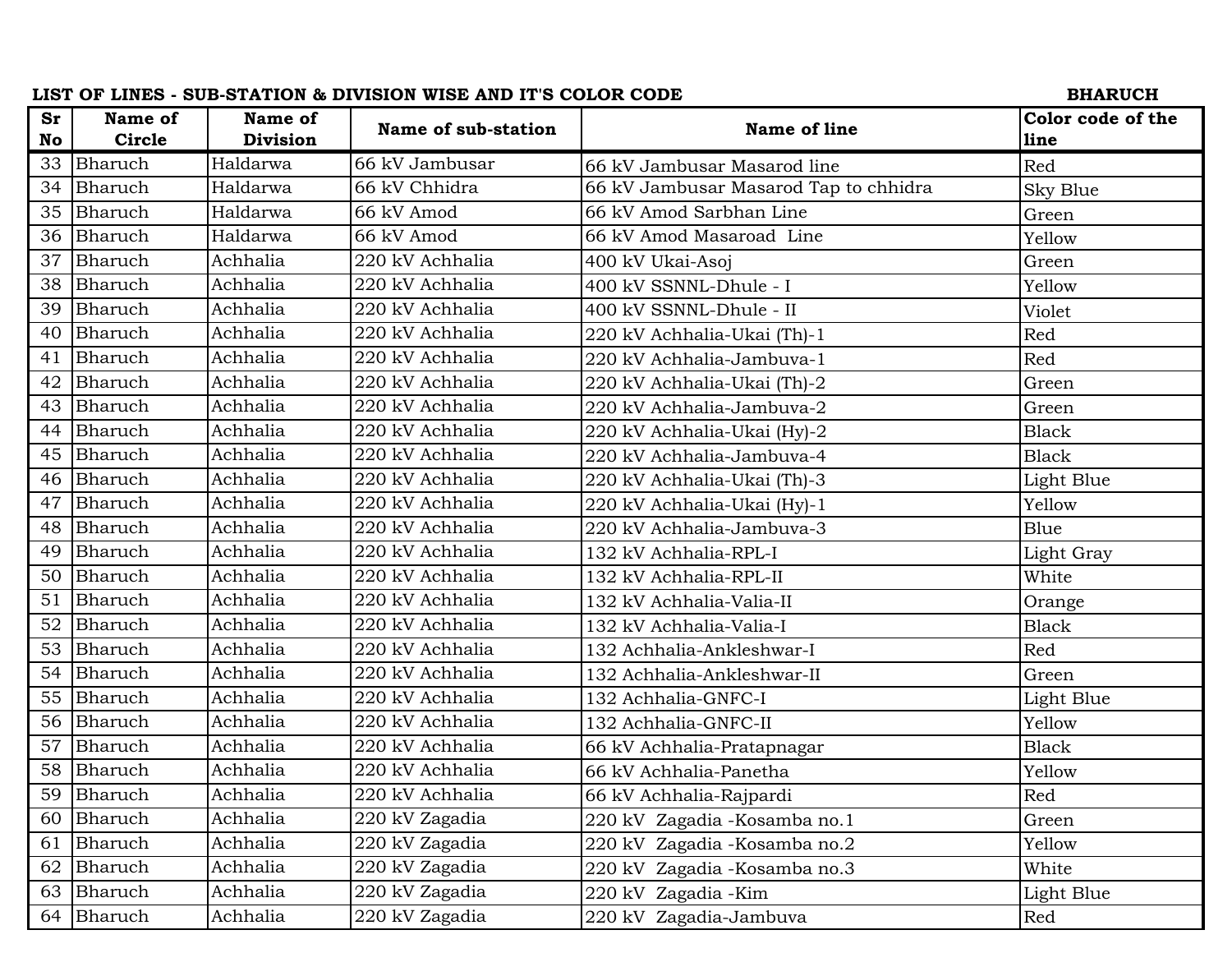|           |         |                 | LIST OF LINES - SUB-STATION & DIVISION WISE AND IT'S COLOR CODE |                                   | <b>BHARUCH</b>    |
|-----------|---------|-----------------|-----------------------------------------------------------------|-----------------------------------|-------------------|
| <b>Sr</b> | Name of | Name of         | Name of sub-station                                             | Name of line                      | Color code of the |
| No        | Circle  | <b>Division</b> |                                                                 |                                   | line              |
| 65        | Bharuch | Achhalia        | 220 kV Zagadia                                                  | 220 kV Zagadia-Haldarwa           | <b>Black</b>      |
| 66        | Bharuch | Achhalia        | 220 kV Zagadia                                                  | 220 kV Zagadia-Mangrol-1          | Orange            |
| 67        | Bharuch | Achhalia        | 220 kV Zagadia                                                  | 220 kV Zagadia-Mangrol-2          | <b>Brown</b>      |
| 68        | Bharuch | Achhalia        | 220 kV Zagadia                                                  | 220 kV RMGL                       | Purple            |
| 69        | Bharuch | Achhalia        | 220 kV Zagadia                                                  | 66 kV Zagadia - Randeri no.1      | Pink              |
| 70        | Bharuch | Achhalia        | 220 kV Zagadia                                                  | 66 kV Zagadia - Randeri no.2      | Green             |
| 71        | Bharuch | Achhalia        | 220 kV Zagadia                                                  | 66 kV Zagadia - Search chem UPL-5 | Gray              |
| 72        | Bharuch | Achhalia        | 220 kV Zagadia                                                  | 66 kV Zagadia - SWIL              | Light Gray        |
| 73        | Bharuch | Achhalia        | $220$ kV Zagadia                                                | 66 kV Zagadia-Dadheda             | <b>Brown</b>      |
| 74        | Bharuch | Achhalia        | 220 kV Zagadia                                                  | 66 kV Zagadia-Kohler              | Yellow            |
| 75        | Bharuch | Achhalia        | 220 kV Zagadia                                                  | 66 kV Zagadia-Lanxess             | Blue              |
| 76        | Bharuch | Achhalia        | $220$ kV Gavasad                                                | 220 kV Gavasad-Mangrol -I         | Green             |
| 77        | Bharuch | Achhalia        | 220 kV Gavasad                                                  | 220 kV Gavasad-Mangrol -II        | Blue              |
| 78        | Bharuch | Achhalia        | 220 kV Gavasad                                                  | 220 kV Gavasad-Mangrol -3         | Red               |
| 79        | Bharuch | Achhalia        | 220 kV Gavasad                                                  | 220 kV Gavasad-Mangrol -4         | Yellow            |
| 80        | Bharuch | Achhalia        | 220 kV Gavasad                                                  | 220 kV Gavasad-Kosamba-1          | Pink              |
| 81        | Bharuch | Achhalia        | 220 kV Gavasad                                                  | 220 kV Gavasad-Kosamba-2          | <b>Brown</b>      |
| 82        | Bharuch | Achhalia        | 66 kV Zagadia                                                   | 66 kV Ankleshwar - Zagadia        | <b>Black</b>      |
| 83        | Bharuch | Achhalia        | 66 kV Zagadia                                                   | 66 kV Zagadia - Borosil           | Blue              |
| 84        | Bharuch | Achhalia        | 66 kV Zagadia                                                   | 66 kV Zagadia - Bhaload           | Yellow            |
| 85        | Bharuch | Achhalia        | 66 kV Zagadia                                                   | 66 kV Zagadia-Rajeshwaranand      | Parrote Green     |
| 86        | Bharuch | Achhalia        | 66 kV Zagadia                                                   | 66 kV Zagadia-Zagadia 220 kV      | Violet            |
| 87        | Bharuch | Achhalia        | 132 kV Valia                                                    | 132 kV Valia - GGL 1              | Red               |
| 88        | Bharuch | Achhalia        | 132 kV Valia                                                    | 132 kV Valia - GGL 2              | Green             |
| 89        | Bharuch | Achhalia        | 132 kV Valia                                                    | 66 kV Valia - Netrang             | Blue              |
| 90        | Bharuch | Achhalia        | 132 kV Valia                                                    | 66 kV Valia - Daheli              | White             |
| 91        | Bharuch | Achhalia        | 132 kV Valia                                                    | 66 kV Valia - Ankleshwar A        | Yellow            |
| 92        | Bharuch | Achhalia        | 132 kV Valia                                                    | 66 kV Valia - Gujarat Godarej     | Yellow            |
| 93        | Bharuch | Achhalia        | 66 kV Rajpardi                                                  | 66 kV Rajpardi - Bhaload          | <b>Black</b>      |
| 94        | Bharuch | Achhalia        | 66 kV Netrang                                                   | 66 kV Netrang - sadadapani        | Red               |
| 95        | Bharuch | Achhalia        | 66 kV Sadadapani                                                | 66 kV Sadadapani - Chikada        | Yellow            |
| 96        | Bharuch | Achhalia        | 66 kV Sadadapani                                                | 66 kV Sadadapani - Dediapada      | Green             |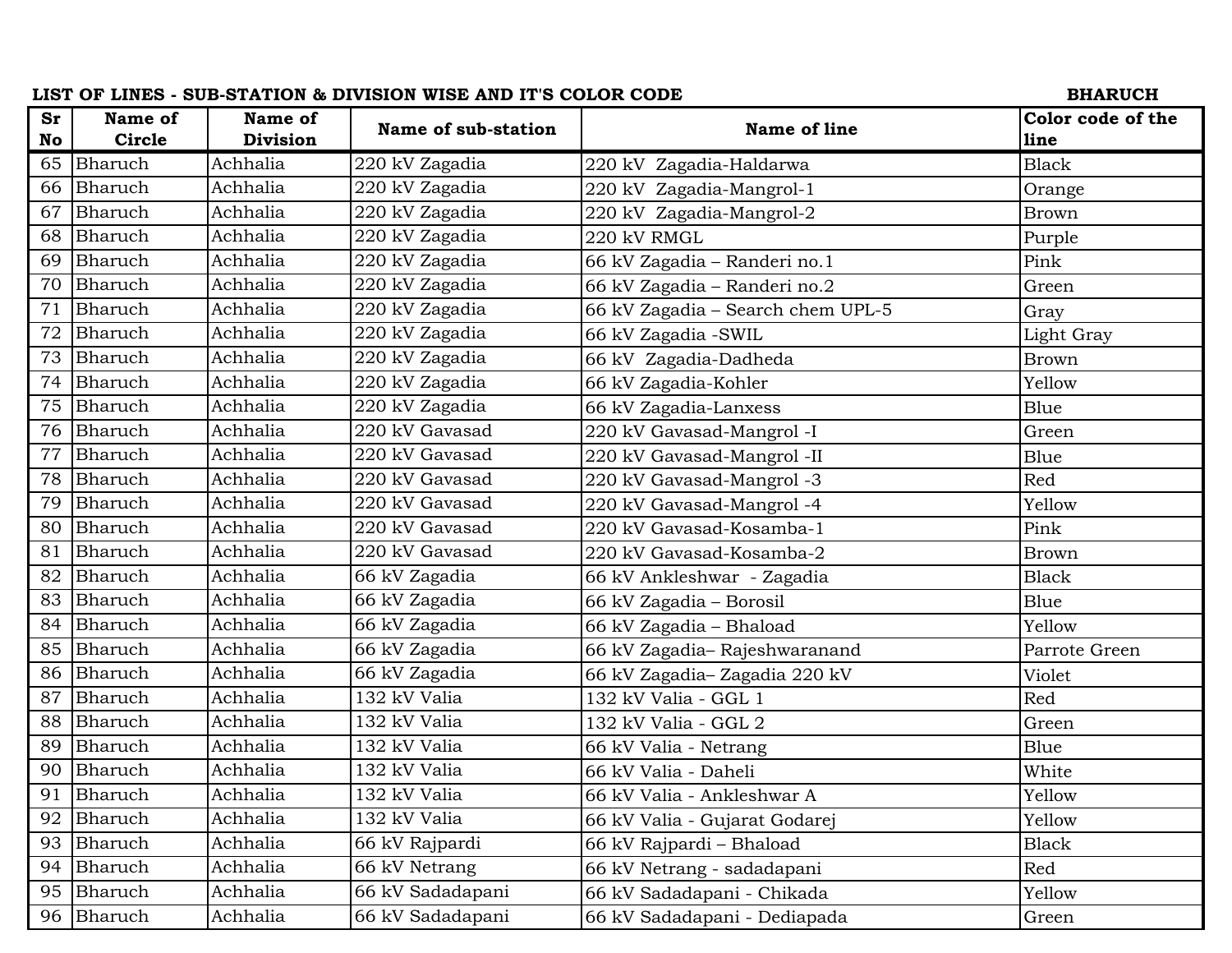|           |               |                 | LIST OF LINES - SUB-STATION & DIVISION WISE AND IT'S COLOR CODE |                                         | <b>BHARUCH</b>    |
|-----------|---------------|-----------------|-----------------------------------------------------------------|-----------------------------------------|-------------------|
| <b>Sr</b> | Name of       | Name of         | Name of sub-station                                             | Name of line                            | Color code of the |
| No        | Circle        | <b>Division</b> |                                                                 |                                         | line              |
| 97        | Bharuch       | Achhalia        | 66 kV Sagbara                                                   | 66 kV Ukai - Borda-Sagabara             | Red               |
| 98        | Bharuch       | Achhalia        | 66 kV Rajpipla                                                  | 66 kV P'nagar - Rajpipla                | Blue              |
| 99        | Bharuch       | Achhalia        | 66 kV Rajpipla                                                  | 66 kV Chandod-Rajpipla                  | Yellow            |
| 100       | Bharuch       | Achhalia        | 66 kV Rajpipla                                                  | 66 kV Rajpipla-Bhacharwada              | Green             |
| 101       | Bharuch       | Achhalia        | 66 kV Rajpipla                                                  | 66 kV Rajpipla-Kishan Kanaiya no.1      | Red               |
|           | 102 Bharuch   | Achhalia        | 66 kV Rajpipla                                                  | 66 kV Rajpipla-Kishan Kanaiya no.2      | <b>Black</b>      |
|           | 103 Bharuch   | Achhalia        | 66 kV Randeri                                                   | 67 kV Randeri-MTZ                       | Orange            |
|           | 104 Bharuch   | Achhalia        | 66 kV Randeri                                                   | 66 kV Randeri_Ank GIDC B                | Orange            |
|           | 105 Bharuch   | Bharuch         | 132 kV Bharuch                                                  | 400 kV Asoj-Kosamba Line                | Green             |
|           | 106 Bharuch   | Bharuch         | 132 kV Bharuch                                                  | 132 kV Achhalia-GNFC-1                  | Blue              |
| 107       | Bharuch       | Bharuch         | 132 kV Bharuch                                                  | 132 kV Bharuch - Railway line no.1      | Blue              |
|           | 108 Bharuch   | <b>Bharuch</b>  | 132 kV Bharuch                                                  | 132 kV Achhalia-GNFC-2                  | Yellow            |
| 109       | Bharuch       | Bharuch         | 132 kV Bharuch                                                  | 132 kV Bharuch - Ankleshwar line no.2   | Yellow            |
|           | 110 Bharuch   | Bharuch         | 132 kV Bharuch                                                  | 132 kV Bharuch - Ankleshwar line no.1   | <b>Black</b>      |
| 111       | Bharuch       | Bharuch         | 132 kV Bharuch                                                  | 132 kV Bharuch - Railway line no.2      | Pink              |
| 112       | Bharuch       | Bharuch         | 132 kV Bharuch                                                  | 132 kV Haldarwa - Bharuch               | Orange            |
|           | $113$ Bharuch | <b>Bharuch</b>  | 132 kV Bharuch                                                  | 66 kV Haldarwa - Bharuch line no.1      | Red               |
| 114       | Bharuch       | <b>Bharuch</b>  | 132 kV Bharuch                                                  | 66 kV Hansot - Urban line               | Red               |
|           | 115 Bharuch   | Bharuch         | 132 kV Bharuch                                                  | 66 kV Ank-Panoli-Kosamba tap line -1    | Red               |
|           | 116 Bharuch   | Bharuch         | 132 kV Bharuch                                                  | 66 kV Haldarwa-Bharuch line no.2        | Green             |
| 117       | Bharuch       | Bharuch         | 132 kV Bharuch                                                  | 66 kV Ank-Panoli-Kosamba tap line -2    | Green             |
|           | 118 Bharuch   | <b>Bharuch</b>  | 132 kV Bharuch                                                  | 66 kV Bori - Bharuch 'B' line           | Yellow            |
| 119       | Bharuch       | Bharuch         | 132 kV Bharuch                                                  | 66 kV Panoli -Hansot line               | Yellow            |
| 120       | Bharuch       | Bharuch         | 132 kV Bharuch                                                  | 66 kV Haldarwa - Bharuch 'B' line       | <b>Brown</b>      |
| 121       | Bharuch       | Bharuch         | 132 kV Ankleshwar                                               | 220 kV Kosamba-Choraniya Line No.1      | Pink              |
| 122       | Bharuch       | Bharuch         | 132 kV Ankleshwar                                               | 220 kV Kosamba-Choraniya Line No.2      | <b>Brown</b>      |
|           | 123 Bharuch   | Bharuch         | 132 kV Ankleshwar                                               | 132 kV Ankleshwar - Bharuch line No1    | <b>Black</b>      |
|           | $124$ Bharuch | Bharuch         | 132 kV Ankleshwar                                               | 132 kV Ankleshwar - Bharuch line No2    | Yellow            |
|           | 125 Bharuch   | Bharuch         | 132 kV Ankleshwar                                               | 132 kV Achhalia to Ankleshwar line no.1 | Red               |
|           | 126 Bharuch   | Bharuch         | 132 kV Ankleshwar                                               | 132 kV Achhalia to Ankleshwar line no.2 | Green             |
| 127       | Bharuch       | Bharuch         | 132 kV Ankleshwar                                               | 66 kV Ankleshwar to Ankleshwar 'A'line  | Blue              |
|           | 128 Bharuch   | <b>Bharuch</b>  | 132 kV Ankleshwar                                               | 66 kV Randeri to Anklehswar ' B ' line  | Orange            |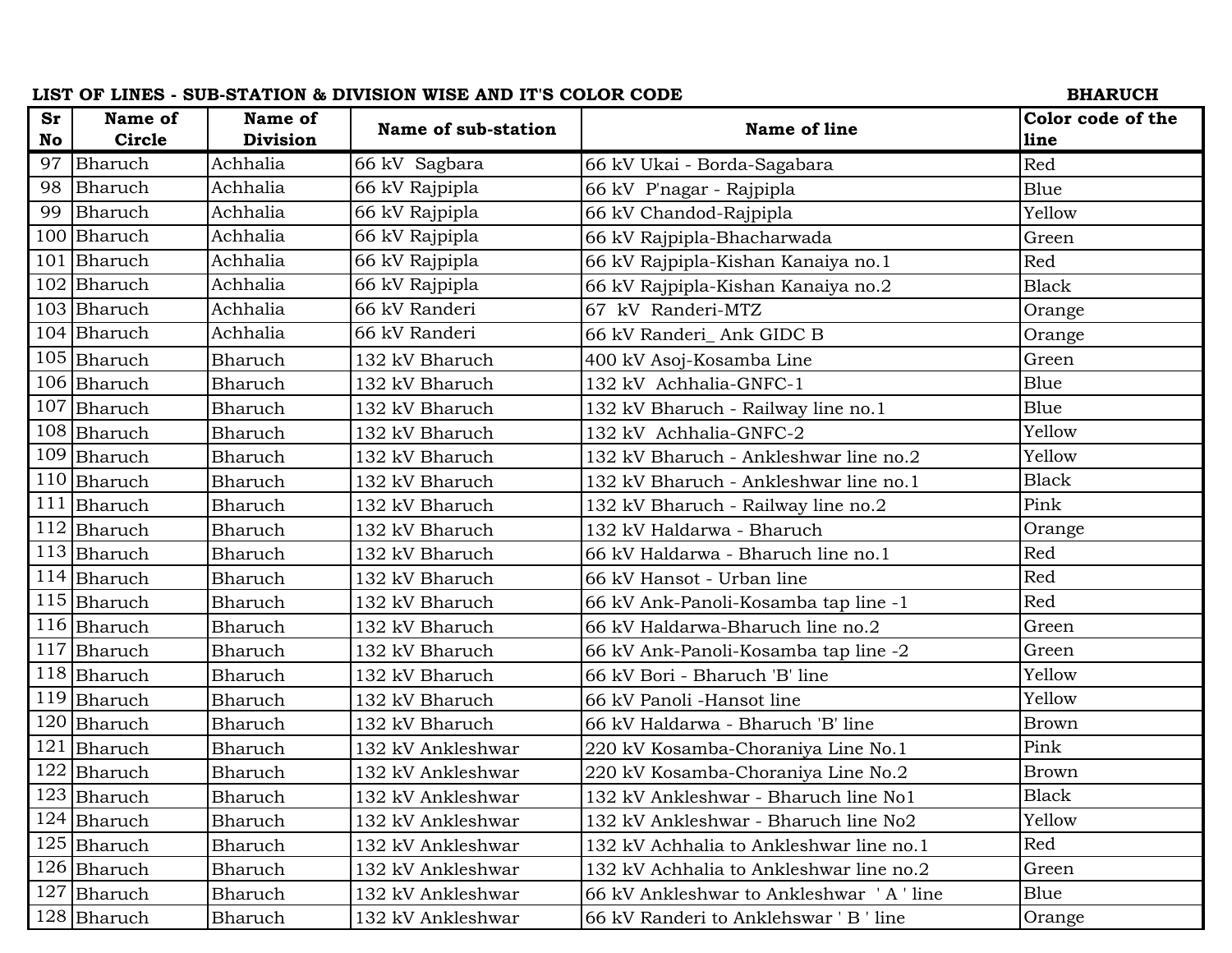| <b>Sr</b><br>Name of<br>Name of<br>Color code of the<br>Name of sub-station<br>Name of line<br>Circle<br>Division<br>No<br>line<br>$129$ Bharuch<br><b>Black</b><br>Bharuch<br>132 kV Ankleshwar<br>66 kV Anklehswar to Zagadia line<br>Yellow<br>130 Bharuch<br>66 kV Ankleshwar ' A ' to Valia line<br>Bharuch<br>132 kV Ankleshwar<br>131 Bharuch<br>Yellow<br>Bharuch<br>132 kV Ankleshwar<br>66 kV Ankleshwar to UPL line (express fdr)<br>132 Bharuch<br>Red<br>Bharuch<br>132 kV Ankleshwar<br>66 kV Ank-Kosamba line no-1<br>133 Bharuch<br>Red<br>Bharuch<br>132 kV Ankleshwar<br>66 kV Hansot -- Urban line<br>134 Bharuch<br>Green<br>Bharuch<br>132 kV Ankleshwar<br>66 kV Ank-Kosamba line no-2<br>135 Bharuch<br>Gray<br>Bharuch<br>220 kV Dahej<br>220 kV Dahej Haldarwa<br>136 Bharuch<br>Pink<br>Bharuch<br>220 kV Dahej Wagra<br>220 kV Dahej<br>137 Bharuch<br><b>Black</b><br>Bharuch<br>220 kV Dahej<br>220 kV Dahej- GACL-1<br>138 Bharuch<br>Green<br>Bharuch<br>220 kV Dahej- GACL-2<br>220 kV Dahej<br>139 Bharuch<br>Green<br>Bharuch<br>220 kV Dahej<br>220 kV Dahej- Indogulf-2<br>Red<br>140 Bharuch<br>Bharuch<br>220 kV Dahej<br>220 kV Dahej- Indogulf-1<br>141<br>Yellow<br>Bharuch<br>Bharuch<br>220 kV Dahej-PLNG/ONGC -1<br>220 kV Dahej<br>142 Bharuch<br>220 kV Dahej-PLNG -2<br>Bharuch<br>220 kV Dahej<br>Blue<br>143 Bharuch<br>Red<br>Bharuch<br>220 kV Dahej<br>66 kV Dahej ABG<br>144 Bharuch<br>Bharuch<br>Blue<br>220 kV Dahej<br>66 kV Dahej-GFL-1<br>145 Bharuch<br>66 kV Dahej-GFL -2<br>Bharuch<br>220 kV Dahej<br>Orange<br>146 Bharuch<br><b>Brown</b><br><b>Bharuch</b><br>66 kV Dahej - BASF<br>220 kV Dahej<br>147 Bharuch<br>Bharuch<br>Cream<br>220 kV Dahej<br>66 kV Dahej-GCPTCL<br>148 Bharuch<br>Yellow<br>Bharuch<br>66 kV Dahej-Luna<br>220 kV Dahej<br>149 Bharuch<br><b>SKY Blue</b><br><b>Bharuch</b><br>220 kV Dahej<br>66 kV Luna-Bhensali<br>Yellow<br>150 Bharuch<br>Bharuch<br>220 kV Dahej<br>66 kV Bhensali - Shubhalaxmi<br>151 Bharuch<br><b>KIM</b><br>400 kV Kosamba<br>400 kV Asoj-Kosamba line<br>Green<br>152 Bharuch<br><b>KIM</b><br>400 kV Kosamba - Ukai<br>Yellow<br>400 kV Kosamba<br>Purple<br>153 Bharuch<br><b>KIM</b><br>400 kV Kosamba<br>220 kV Utran-Kosamba- VAV.1<br>154 Bharuch<br>$\mathop{\rm KIM}\nolimits$<br>Dark Blue<br>220 kV Utran-Kosamba-2<br>400 kV Kosamba<br>155 Bharuch<br>Red<br><b>KIM</b><br>400 kV Kosamba<br>220 kV GSEC- Kosamba Line. No.1<br>156 Bharuch<br>Green<br>KIM<br>400 kV Kosamba<br>220 kV GSEC- Kosamba Line. No.1<br>157 Bharuch<br>KIM<br>220 kV Kim<br>220 kV Kim - Zagadia<br>Blue<br>158 Bharuch<br>220 kV Kim - Kosamba<br><b>KIM</b><br>220 kV Kim<br>Red<br>159 Bharuch<br>KIM<br>220 kV Kim<br>220 kV Kim - GSEG<br>Red<br>$160$ Bharuch<br>KIM<br>220 kV Kim<br>220 kV Kim - Utran line 1<br>Green |  | LIST OF LINES - SUB-STATION & DIVISION WISE AND IT'S COLOR CODE | <b>BHARUCH</b> |
|------------------------------------------------------------------------------------------------------------------------------------------------------------------------------------------------------------------------------------------------------------------------------------------------------------------------------------------------------------------------------------------------------------------------------------------------------------------------------------------------------------------------------------------------------------------------------------------------------------------------------------------------------------------------------------------------------------------------------------------------------------------------------------------------------------------------------------------------------------------------------------------------------------------------------------------------------------------------------------------------------------------------------------------------------------------------------------------------------------------------------------------------------------------------------------------------------------------------------------------------------------------------------------------------------------------------------------------------------------------------------------------------------------------------------------------------------------------------------------------------------------------------------------------------------------------------------------------------------------------------------------------------------------------------------------------------------------------------------------------------------------------------------------------------------------------------------------------------------------------------------------------------------------------------------------------------------------------------------------------------------------------------------------------------------------------------------------------------------------------------------------------------------------------------------------------------------------------------------------------------------------------------------------------------------------------------------------------------------------------------------------------------------------------------------------------------------------------------------------------------------------------------------------------------------------------------------------------------------------------------------------------------------------------------------------------------------------------------------------------------------------------------------------------------------------------------------------------------|--|-----------------------------------------------------------------|----------------|
|                                                                                                                                                                                                                                                                                                                                                                                                                                                                                                                                                                                                                                                                                                                                                                                                                                                                                                                                                                                                                                                                                                                                                                                                                                                                                                                                                                                                                                                                                                                                                                                                                                                                                                                                                                                                                                                                                                                                                                                                                                                                                                                                                                                                                                                                                                                                                                                                                                                                                                                                                                                                                                                                                                                                                                                                                                                |  |                                                                 |                |
|                                                                                                                                                                                                                                                                                                                                                                                                                                                                                                                                                                                                                                                                                                                                                                                                                                                                                                                                                                                                                                                                                                                                                                                                                                                                                                                                                                                                                                                                                                                                                                                                                                                                                                                                                                                                                                                                                                                                                                                                                                                                                                                                                                                                                                                                                                                                                                                                                                                                                                                                                                                                                                                                                                                                                                                                                                                |  |                                                                 |                |
|                                                                                                                                                                                                                                                                                                                                                                                                                                                                                                                                                                                                                                                                                                                                                                                                                                                                                                                                                                                                                                                                                                                                                                                                                                                                                                                                                                                                                                                                                                                                                                                                                                                                                                                                                                                                                                                                                                                                                                                                                                                                                                                                                                                                                                                                                                                                                                                                                                                                                                                                                                                                                                                                                                                                                                                                                                                |  |                                                                 |                |
|                                                                                                                                                                                                                                                                                                                                                                                                                                                                                                                                                                                                                                                                                                                                                                                                                                                                                                                                                                                                                                                                                                                                                                                                                                                                                                                                                                                                                                                                                                                                                                                                                                                                                                                                                                                                                                                                                                                                                                                                                                                                                                                                                                                                                                                                                                                                                                                                                                                                                                                                                                                                                                                                                                                                                                                                                                                |  |                                                                 |                |
|                                                                                                                                                                                                                                                                                                                                                                                                                                                                                                                                                                                                                                                                                                                                                                                                                                                                                                                                                                                                                                                                                                                                                                                                                                                                                                                                                                                                                                                                                                                                                                                                                                                                                                                                                                                                                                                                                                                                                                                                                                                                                                                                                                                                                                                                                                                                                                                                                                                                                                                                                                                                                                                                                                                                                                                                                                                |  |                                                                 |                |
|                                                                                                                                                                                                                                                                                                                                                                                                                                                                                                                                                                                                                                                                                                                                                                                                                                                                                                                                                                                                                                                                                                                                                                                                                                                                                                                                                                                                                                                                                                                                                                                                                                                                                                                                                                                                                                                                                                                                                                                                                                                                                                                                                                                                                                                                                                                                                                                                                                                                                                                                                                                                                                                                                                                                                                                                                                                |  |                                                                 |                |
|                                                                                                                                                                                                                                                                                                                                                                                                                                                                                                                                                                                                                                                                                                                                                                                                                                                                                                                                                                                                                                                                                                                                                                                                                                                                                                                                                                                                                                                                                                                                                                                                                                                                                                                                                                                                                                                                                                                                                                                                                                                                                                                                                                                                                                                                                                                                                                                                                                                                                                                                                                                                                                                                                                                                                                                                                                                |  |                                                                 |                |
|                                                                                                                                                                                                                                                                                                                                                                                                                                                                                                                                                                                                                                                                                                                                                                                                                                                                                                                                                                                                                                                                                                                                                                                                                                                                                                                                                                                                                                                                                                                                                                                                                                                                                                                                                                                                                                                                                                                                                                                                                                                                                                                                                                                                                                                                                                                                                                                                                                                                                                                                                                                                                                                                                                                                                                                                                                                |  |                                                                 |                |
|                                                                                                                                                                                                                                                                                                                                                                                                                                                                                                                                                                                                                                                                                                                                                                                                                                                                                                                                                                                                                                                                                                                                                                                                                                                                                                                                                                                                                                                                                                                                                                                                                                                                                                                                                                                                                                                                                                                                                                                                                                                                                                                                                                                                                                                                                                                                                                                                                                                                                                                                                                                                                                                                                                                                                                                                                                                |  |                                                                 |                |
|                                                                                                                                                                                                                                                                                                                                                                                                                                                                                                                                                                                                                                                                                                                                                                                                                                                                                                                                                                                                                                                                                                                                                                                                                                                                                                                                                                                                                                                                                                                                                                                                                                                                                                                                                                                                                                                                                                                                                                                                                                                                                                                                                                                                                                                                                                                                                                                                                                                                                                                                                                                                                                                                                                                                                                                                                                                |  |                                                                 |                |
|                                                                                                                                                                                                                                                                                                                                                                                                                                                                                                                                                                                                                                                                                                                                                                                                                                                                                                                                                                                                                                                                                                                                                                                                                                                                                                                                                                                                                                                                                                                                                                                                                                                                                                                                                                                                                                                                                                                                                                                                                                                                                                                                                                                                                                                                                                                                                                                                                                                                                                                                                                                                                                                                                                                                                                                                                                                |  |                                                                 |                |
|                                                                                                                                                                                                                                                                                                                                                                                                                                                                                                                                                                                                                                                                                                                                                                                                                                                                                                                                                                                                                                                                                                                                                                                                                                                                                                                                                                                                                                                                                                                                                                                                                                                                                                                                                                                                                                                                                                                                                                                                                                                                                                                                                                                                                                                                                                                                                                                                                                                                                                                                                                                                                                                                                                                                                                                                                                                |  |                                                                 |                |
|                                                                                                                                                                                                                                                                                                                                                                                                                                                                                                                                                                                                                                                                                                                                                                                                                                                                                                                                                                                                                                                                                                                                                                                                                                                                                                                                                                                                                                                                                                                                                                                                                                                                                                                                                                                                                                                                                                                                                                                                                                                                                                                                                                                                                                                                                                                                                                                                                                                                                                                                                                                                                                                                                                                                                                                                                                                |  |                                                                 |                |
|                                                                                                                                                                                                                                                                                                                                                                                                                                                                                                                                                                                                                                                                                                                                                                                                                                                                                                                                                                                                                                                                                                                                                                                                                                                                                                                                                                                                                                                                                                                                                                                                                                                                                                                                                                                                                                                                                                                                                                                                                                                                                                                                                                                                                                                                                                                                                                                                                                                                                                                                                                                                                                                                                                                                                                                                                                                |  |                                                                 |                |
|                                                                                                                                                                                                                                                                                                                                                                                                                                                                                                                                                                                                                                                                                                                                                                                                                                                                                                                                                                                                                                                                                                                                                                                                                                                                                                                                                                                                                                                                                                                                                                                                                                                                                                                                                                                                                                                                                                                                                                                                                                                                                                                                                                                                                                                                                                                                                                                                                                                                                                                                                                                                                                                                                                                                                                                                                                                |  |                                                                 |                |
|                                                                                                                                                                                                                                                                                                                                                                                                                                                                                                                                                                                                                                                                                                                                                                                                                                                                                                                                                                                                                                                                                                                                                                                                                                                                                                                                                                                                                                                                                                                                                                                                                                                                                                                                                                                                                                                                                                                                                                                                                                                                                                                                                                                                                                                                                                                                                                                                                                                                                                                                                                                                                                                                                                                                                                                                                                                |  |                                                                 |                |
|                                                                                                                                                                                                                                                                                                                                                                                                                                                                                                                                                                                                                                                                                                                                                                                                                                                                                                                                                                                                                                                                                                                                                                                                                                                                                                                                                                                                                                                                                                                                                                                                                                                                                                                                                                                                                                                                                                                                                                                                                                                                                                                                                                                                                                                                                                                                                                                                                                                                                                                                                                                                                                                                                                                                                                                                                                                |  |                                                                 |                |
|                                                                                                                                                                                                                                                                                                                                                                                                                                                                                                                                                                                                                                                                                                                                                                                                                                                                                                                                                                                                                                                                                                                                                                                                                                                                                                                                                                                                                                                                                                                                                                                                                                                                                                                                                                                                                                                                                                                                                                                                                                                                                                                                                                                                                                                                                                                                                                                                                                                                                                                                                                                                                                                                                                                                                                                                                                                |  |                                                                 |                |
|                                                                                                                                                                                                                                                                                                                                                                                                                                                                                                                                                                                                                                                                                                                                                                                                                                                                                                                                                                                                                                                                                                                                                                                                                                                                                                                                                                                                                                                                                                                                                                                                                                                                                                                                                                                                                                                                                                                                                                                                                                                                                                                                                                                                                                                                                                                                                                                                                                                                                                                                                                                                                                                                                                                                                                                                                                                |  |                                                                 |                |
|                                                                                                                                                                                                                                                                                                                                                                                                                                                                                                                                                                                                                                                                                                                                                                                                                                                                                                                                                                                                                                                                                                                                                                                                                                                                                                                                                                                                                                                                                                                                                                                                                                                                                                                                                                                                                                                                                                                                                                                                                                                                                                                                                                                                                                                                                                                                                                                                                                                                                                                                                                                                                                                                                                                                                                                                                                                |  |                                                                 |                |
|                                                                                                                                                                                                                                                                                                                                                                                                                                                                                                                                                                                                                                                                                                                                                                                                                                                                                                                                                                                                                                                                                                                                                                                                                                                                                                                                                                                                                                                                                                                                                                                                                                                                                                                                                                                                                                                                                                                                                                                                                                                                                                                                                                                                                                                                                                                                                                                                                                                                                                                                                                                                                                                                                                                                                                                                                                                |  |                                                                 |                |
|                                                                                                                                                                                                                                                                                                                                                                                                                                                                                                                                                                                                                                                                                                                                                                                                                                                                                                                                                                                                                                                                                                                                                                                                                                                                                                                                                                                                                                                                                                                                                                                                                                                                                                                                                                                                                                                                                                                                                                                                                                                                                                                                                                                                                                                                                                                                                                                                                                                                                                                                                                                                                                                                                                                                                                                                                                                |  |                                                                 |                |
|                                                                                                                                                                                                                                                                                                                                                                                                                                                                                                                                                                                                                                                                                                                                                                                                                                                                                                                                                                                                                                                                                                                                                                                                                                                                                                                                                                                                                                                                                                                                                                                                                                                                                                                                                                                                                                                                                                                                                                                                                                                                                                                                                                                                                                                                                                                                                                                                                                                                                                                                                                                                                                                                                                                                                                                                                                                |  |                                                                 |                |
|                                                                                                                                                                                                                                                                                                                                                                                                                                                                                                                                                                                                                                                                                                                                                                                                                                                                                                                                                                                                                                                                                                                                                                                                                                                                                                                                                                                                                                                                                                                                                                                                                                                                                                                                                                                                                                                                                                                                                                                                                                                                                                                                                                                                                                                                                                                                                                                                                                                                                                                                                                                                                                                                                                                                                                                                                                                |  |                                                                 |                |
|                                                                                                                                                                                                                                                                                                                                                                                                                                                                                                                                                                                                                                                                                                                                                                                                                                                                                                                                                                                                                                                                                                                                                                                                                                                                                                                                                                                                                                                                                                                                                                                                                                                                                                                                                                                                                                                                                                                                                                                                                                                                                                                                                                                                                                                                                                                                                                                                                                                                                                                                                                                                                                                                                                                                                                                                                                                |  |                                                                 |                |
|                                                                                                                                                                                                                                                                                                                                                                                                                                                                                                                                                                                                                                                                                                                                                                                                                                                                                                                                                                                                                                                                                                                                                                                                                                                                                                                                                                                                                                                                                                                                                                                                                                                                                                                                                                                                                                                                                                                                                                                                                                                                                                                                                                                                                                                                                                                                                                                                                                                                                                                                                                                                                                                                                                                                                                                                                                                |  |                                                                 |                |
|                                                                                                                                                                                                                                                                                                                                                                                                                                                                                                                                                                                                                                                                                                                                                                                                                                                                                                                                                                                                                                                                                                                                                                                                                                                                                                                                                                                                                                                                                                                                                                                                                                                                                                                                                                                                                                                                                                                                                                                                                                                                                                                                                                                                                                                                                                                                                                                                                                                                                                                                                                                                                                                                                                                                                                                                                                                |  |                                                                 |                |
|                                                                                                                                                                                                                                                                                                                                                                                                                                                                                                                                                                                                                                                                                                                                                                                                                                                                                                                                                                                                                                                                                                                                                                                                                                                                                                                                                                                                                                                                                                                                                                                                                                                                                                                                                                                                                                                                                                                                                                                                                                                                                                                                                                                                                                                                                                                                                                                                                                                                                                                                                                                                                                                                                                                                                                                                                                                |  |                                                                 |                |
|                                                                                                                                                                                                                                                                                                                                                                                                                                                                                                                                                                                                                                                                                                                                                                                                                                                                                                                                                                                                                                                                                                                                                                                                                                                                                                                                                                                                                                                                                                                                                                                                                                                                                                                                                                                                                                                                                                                                                                                                                                                                                                                                                                                                                                                                                                                                                                                                                                                                                                                                                                                                                                                                                                                                                                                                                                                |  |                                                                 |                |
|                                                                                                                                                                                                                                                                                                                                                                                                                                                                                                                                                                                                                                                                                                                                                                                                                                                                                                                                                                                                                                                                                                                                                                                                                                                                                                                                                                                                                                                                                                                                                                                                                                                                                                                                                                                                                                                                                                                                                                                                                                                                                                                                                                                                                                                                                                                                                                                                                                                                                                                                                                                                                                                                                                                                                                                                                                                |  |                                                                 |                |
|                                                                                                                                                                                                                                                                                                                                                                                                                                                                                                                                                                                                                                                                                                                                                                                                                                                                                                                                                                                                                                                                                                                                                                                                                                                                                                                                                                                                                                                                                                                                                                                                                                                                                                                                                                                                                                                                                                                                                                                                                                                                                                                                                                                                                                                                                                                                                                                                                                                                                                                                                                                                                                                                                                                                                                                                                                                |  |                                                                 |                |
|                                                                                                                                                                                                                                                                                                                                                                                                                                                                                                                                                                                                                                                                                                                                                                                                                                                                                                                                                                                                                                                                                                                                                                                                                                                                                                                                                                                                                                                                                                                                                                                                                                                                                                                                                                                                                                                                                                                                                                                                                                                                                                                                                                                                                                                                                                                                                                                                                                                                                                                                                                                                                                                                                                                                                                                                                                                |  |                                                                 |                |
|                                                                                                                                                                                                                                                                                                                                                                                                                                                                                                                                                                                                                                                                                                                                                                                                                                                                                                                                                                                                                                                                                                                                                                                                                                                                                                                                                                                                                                                                                                                                                                                                                                                                                                                                                                                                                                                                                                                                                                                                                                                                                                                                                                                                                                                                                                                                                                                                                                                                                                                                                                                                                                                                                                                                                                                                                                                |  |                                                                 |                |
|                                                                                                                                                                                                                                                                                                                                                                                                                                                                                                                                                                                                                                                                                                                                                                                                                                                                                                                                                                                                                                                                                                                                                                                                                                                                                                                                                                                                                                                                                                                                                                                                                                                                                                                                                                                                                                                                                                                                                                                                                                                                                                                                                                                                                                                                                                                                                                                                                                                                                                                                                                                                                                                                                                                                                                                                                                                |  |                                                                 |                |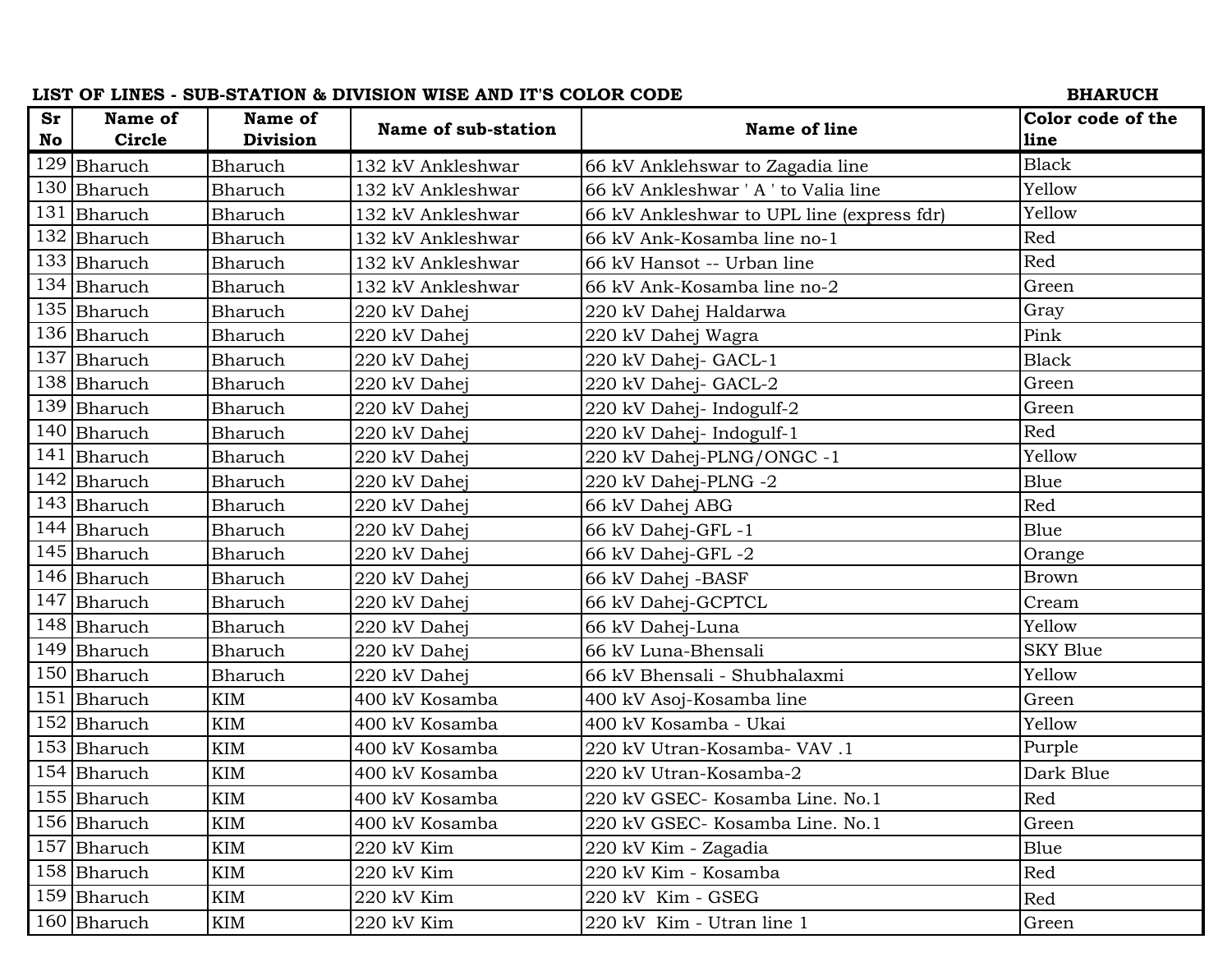|    |               |            | LIST OF LINES - SUB-STATION & DIVISION WISE AND IT'S COLOR CODE |                                  | <b>BHARUCH</b>    |
|----|---------------|------------|-----------------------------------------------------------------|----------------------------------|-------------------|
| Sr | Name of       | Name of    | Name of sub-station                                             | Name of line                     | Color code of the |
| No | <b>Circle</b> | Division   |                                                                 |                                  | line              |
|    | 161 Bharuch   | <b>KIM</b> | 220 kV Kim                                                      | 220 kV Kim - Utran line 2        | Lavender          |
|    | 162 Bharuch   | <b>KIM</b> | 220 kV Kim                                                      | 220 kV Kim - Vav 1               | White             |
|    | 163 Bharuch   | <b>KIM</b> | 220 kV Kim                                                      | 220 kV Kim - Vav 2               | <b>Black</b>      |
|    | 164 Bharuch   | <b>KIM</b> | 220 kV Kim                                                      | 220 kV Kim - Mora                | Yellow            |
|    | 165 Bharuch   | <b>KIM</b> | 220 kV Kim                                                      | 220 kV Kim - TPGL 1              | Orange            |
|    | 166 Bharuch   | <b>KIM</b> | 220 kV Kim                                                      | 220 kV Kim - TPGL 2              | <b>Brown</b>      |
|    | 167 Bharuch   | <b>KIM</b> | 220 kV Kim                                                      | 66 kV Kim-Pipodara               | White             |
|    | 168 Bharuch   | <b>KIM</b> | 220 kV Kim                                                      | 66 kV Kim - Palod 1              | <b>Brown</b>      |
|    | 169 Bharuch   | <b>KIM</b> | 220 kV Kim                                                      | 66 kV Kim - Palod 2              | Lavender          |
|    | 170 Bharuch   | <b>KIM</b> | 220 kV Kim                                                      | 66 kV Kim - Vav-Velanja          | Red               |
|    | 171 Bharuch   | <b>KIM</b> | 220 kV Kim                                                      | 66 kV Kim - Kamrej               | Green             |
|    | 172 Bharuch   | <b>KIM</b> | 220 kV Kim                                                      | 66 kV Kim - Mosali               | Yellow            |
|    | 173 Bharuch   | <b>KIM</b> | 220 kV Kim                                                      | 66 kV Kim - Karanj               | Blue              |
|    | 174 Bharuch   | <b>KIM</b> | 220 kV Kim                                                      | 66 kV Kim-Karjan                 | Aquamarine        |
|    | 175 Bharuch   | <b>KIM</b> | 220 kV Achhalia                                                 | 220 kV Achhalia - Ukai (Th) 1    | Red               |
|    | 176 Bharuch   | <b>KIM</b> | 220 kV Achhalia                                                 | 220 kV Achhalia - Ukai (Th) 2    | Green             |
|    | 177 Bharuch   | <b>KIM</b> | 220 kV Achhalia                                                 | 220 kV Achhalia - Ukai (Th) 3    | Blue              |
|    | 178 Bharuch   | <b>KIM</b> | 220 kV Achhalia                                                 | 220 kV Achhalia - Ukai (Hy) 1    | Yellow            |
|    | 179 Bharuch   | <b>KIM</b> | 220 kV Achhalia                                                 | 220 kV Achhalia - Ukai (Hy) 2    | <b>Black</b>      |
|    | 180 Bharuch   | <b>KIM</b> | 220 kV SLPP S/yard                                              | 220 kV SLPP - Gavasad line 1     | Green             |
|    | 181 Bharuch   | <b>KIM</b> | 220 kV SLPP S/yard                                              | 220 kV SLPP - Gavasad line 2     | Dark Blue         |
|    | 182 Bharuch   | <b>KIM</b> | 220 kV SLPP S/yard                                              | 220 kV SLPP - Gavasad line 3     | Red               |
|    | 183 Bharuch   | <b>KIM</b> | 220 kV SLPP S/yard                                              | 220 kV SLPP - Gavasad line 4     | Yellow            |
|    | 184 Bharuch   | <b>KIM</b> | 220 kV Vav                                                      | 66 kV Vav - Sivan                | Aquamarine        |
|    | 185 Bharuch   | <b>KIM</b> | 66 kV Palod                                                     | 66 kV Palod -GNL Line            | Blue              |
|    | 186 Bharuch   | KIM        | 66 kV Palod                                                     | 66 kV Palod - Kosamba - Borasara | Yellow            |
|    | 187 Bharuch   | KIM        | 66 kV Palod                                                     | 66 kV Palod - Kosamba - 1        | Red               |
|    | 188 Bharuch   | KIM        | 66 kV Pipodara                                                  | 66 kV Pipodara - Borasara        | Blue              |
|    | 189 Bharuch   | KIM        | 66 kV Kadod                                                     | 66 kV Kadod - Mandvi             | Navy Blue         |
|    | 190 Bharuch   | <b>KIM</b> | 66 kV Mandvi                                                    | 66 kV Mandvi - Umarkhadi         | Red               |
|    | 191 Bharuch   | KIM        | 66 kV Umarkhadi                                                 | Umarkhadi- Zankhvav              | Green             |
|    | 192 Bharuch   | KIM        | 66 kV Kosamba                                                   | 66 kV Kosamba - Kharach          | Blue              |